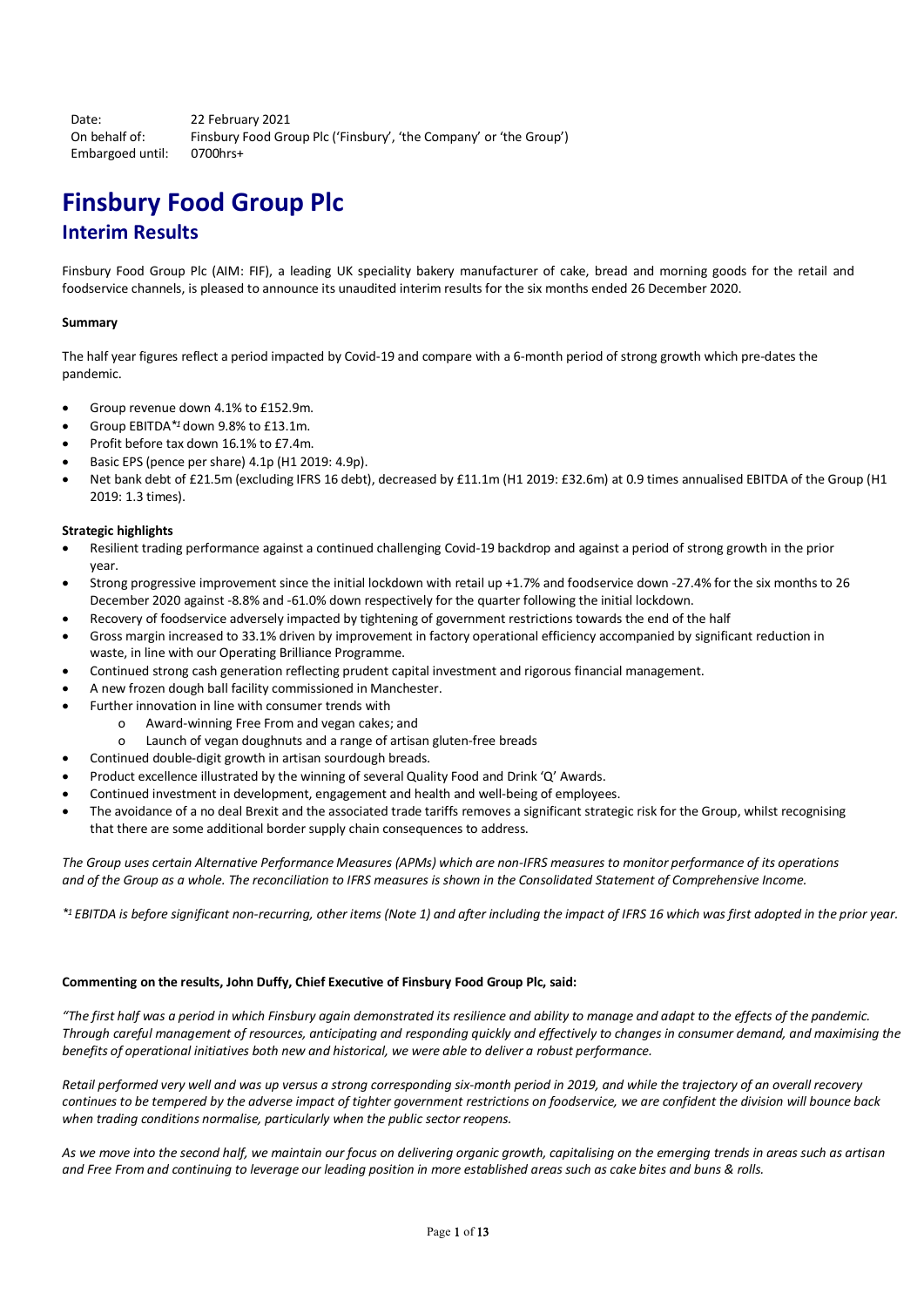*The current operating environment continues to be characterised by near-term uncertainty and a challenging economic backdrop that is likely to remain for some time, but a combination of progress in the roll-out of the vaccine and the avoidance of a 'no deal' Brexit provides comfort around the Group's medium-term prospects. Longer-term, our growth ambitions remain unchanged, and with the progress that is being made behind the scenes to make Finsbury a more efficient and joined-up business, focused on driving synergies and scale benefits across the Group and its supply chain, we are confident we are building the right platform to achieve them.*

*I would like to again thank our teams around the UK, whose dedication and hard work since the onset of the pandemic has been exemplary."*

### **Contact:**

| <b>Finsbury Food Group</b><br>John Duffy (Chief Executive)<br>Steve Boyd (Finance Director)                                                 | www.finsburyfoods.co.uk | 029 20 357 500 |
|---------------------------------------------------------------------------------------------------------------------------------------------|-------------------------|----------------|
| Panmure Gordon (UK) Limited<br>Oliver Cardigan (Corporate Finance)<br>Atholl Tweedie<br>Joanna Langley<br>Erik Anderson (Corporate Broking) |                         | 020 7886 2500  |
| Alma PR<br>Sam Modlin                                                                                                                       | finsbury@almapr.co.uk   | 020 3405 0205  |

### **Notes to editors:**

David Ison Molly Gretton

- Finsbury Food Group Plc (AIM: FIF) is a leading UK manufacturer of cake and bread bakery goods, supplying a broad range of blue chip customers within both the grocery retail and 'out of home eating' foodservice sectors including major multiples and leading foodservice providers.
- The Company is one of the largest speciality bakery groups in the UK and, with its Overseas division, has sales in the financial year ending 27 June 2020 exceeding £306m.
- The Company's bakery product range is comprehensive and includes:
	- Large premium and celebration cakes.
	- Small snacking cake formats such as cake slices and bites.
	- Artisan, healthy lifestyle and organic breads through to rolls, muffins (sweet and savoury) and morning pastries, all of which are available both fresh and frozen dependent on customer channel requirements.
	- Gluten Free bread, morning goods and cake ranges.
- The Company is one of the largest ambient cake manufacturers in the UK, a market valued at over £963 million (source: IRI 52 w/e 2<sup>nd</sup> January 2021). The retail bread and morning goods market has a value of £5 billion (source: Kantar Worldpanel 52 w/e 27th December 2020). The retail Free From cake market is valued at £52 million (source: Kantar Worldpanel 52 w/e 27th December 2020). The retail Free From bread & morning goods market is valued at £146 million (source: Kantar Worldpanel 52 w/e 27th December 2020). The UK Out of Home Foodservice Bakery sector is worth approximately £740 million per annum (source: UK foodservice data derived from MCA data for 52 weeks to 31st March 2020). The Company comprises a core UK Bakery division and an Overseas division:
	- The UK Bakery division has manufacturing sites in Cardiff, East Kilbride, Hamilton, Salisbury, Sheffield, Manchester, and Pontypool.
- The Overseas division comprises the Company's 50% owned company, Lightbody Stretz Ltd, which supplies and distributes the Group's UK-manufactured products and third party products, primarily to Europe, and the Company's manufacturing facilities in Rybarzowice and Zywiec in Poland.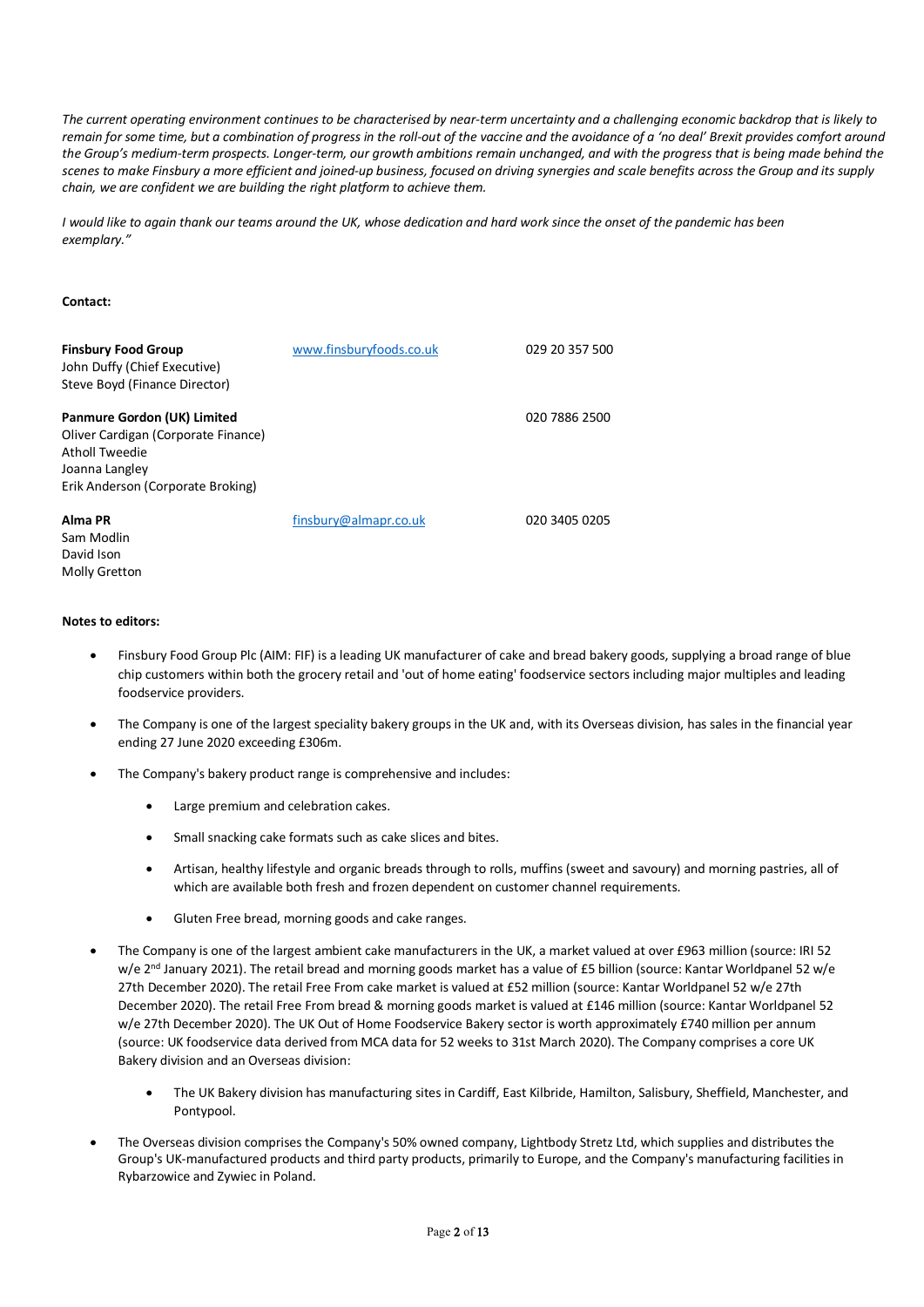### **OPERATING REVIEW**

### **Revenue and Operating Profit**

Group revenue decreased in H1 2020 by 4.1% year on year to £152.9 million. Profit before interest, tax and significant non-recurring and other items decreased by £1.2 million to £7.7 million, against a continued challenging backdrop and against a strong comparative period of growth in 2019. Gross margin has improved by 1.9% to 33.1% with significant improvement in operational performance.

### **UK Bakery**

|                         | H1 2020 £m | H1 2019 £m | Movement |
|-------------------------|------------|------------|----------|
| Revenue                 | 134.6      | 141.2      | $-4.7%$  |
| <b>Operating profit</b> | 6.4        |            | $-16.6%$ |
| <b>Operating margin</b> | 4.8%       | 5.4%       |          |

UK Bakery comprises the supply of cake, bread and morning goods in the Grocery and Foodservice channels. Revenue in the period decreased by 4.7% to £134.6 million largely driven by the weaker trading in UK foodservice, which continues to be impacted by Government restrictions. Partially offsetting the reduction in the foodservice channel is a strong retail channel performance. The operating profit of £6.4 million decreased by 16.6% year on year.

The UK Bakery operating profit margin decreased from 5.4% to 4.8%. The reduction in the operating profit margin can be attributed to the relatively fixed nature of overhead partially offset by improved gross margin leaving UK Bakery in a healthy position once restrictions are released.

### **Overseas**

|                         | H1 2020 £m | H1 2019 £m | Movement |
|-------------------------|------------|------------|----------|
| Revenue                 | 18.3       | 18.2       | $+0.6%$  |
| <b>Operating profit</b> | 1.3        | 1.2        | +4.5%    |
| <b>Operating margin</b> | 6.9%       | 6.6%       |          |

The Overseas business comprises Lightbody Europe in France and Ultraeuropa based in Poland. Lightbody Europe specialises in the import and sale of premium UK manufactured food products and is an important channel into Europe for Group UK manufactured licensed celebration cake and bite style products. Ultraeuropa manufactures and supplies gluten free products to Europe.

The operating margin increased by 0.3% due largely to the operational improvements in Poland and favourable foreign exchange movements.

### **GROUP FINANCIAL REVIEW**

### **Interest Payable**

Interest payable (H1 2019: payable and credits) on the Group's bank debt in H1 2020 and on the related interest rate swaps was £347,000 (H1 2019: £491,000), a decrease of £144,000. The decrease in charges is a consequence of the lower average debt balance over the period.

### **Taxation**

The Group's effective tax rate in H1 2020 was 19.5%, which compares to 20.0% in H1 2019. The effective rates represent a blend of the UK, French and Polish corporation tax rates.

### **Earnings per share**

The Group considers both adjusted and adjusted diluted earnings per share to be the most appropriate EPS measure. The adjusted earnings per share were down 12.0% to 4.4p, (H1 2019: 5.0p) and adjusted diluted earnings per share were down 12.5% to 4.2p, (H1 2019: 4.8p), the reduction being driven by lower profits after tax. Further earnings per share information is given in Note 5.

### **Dividend**

The payment of a dividend was suspended during the year to 27 June 2020 to ensure that the business remained on a sound footing to deliver on its longer-term, growth ambitions, which included a number of cash and costs-conserving actions.

The Board of Directors will be reviewing the dividend for the year ending 26 June 2021 over the coming months.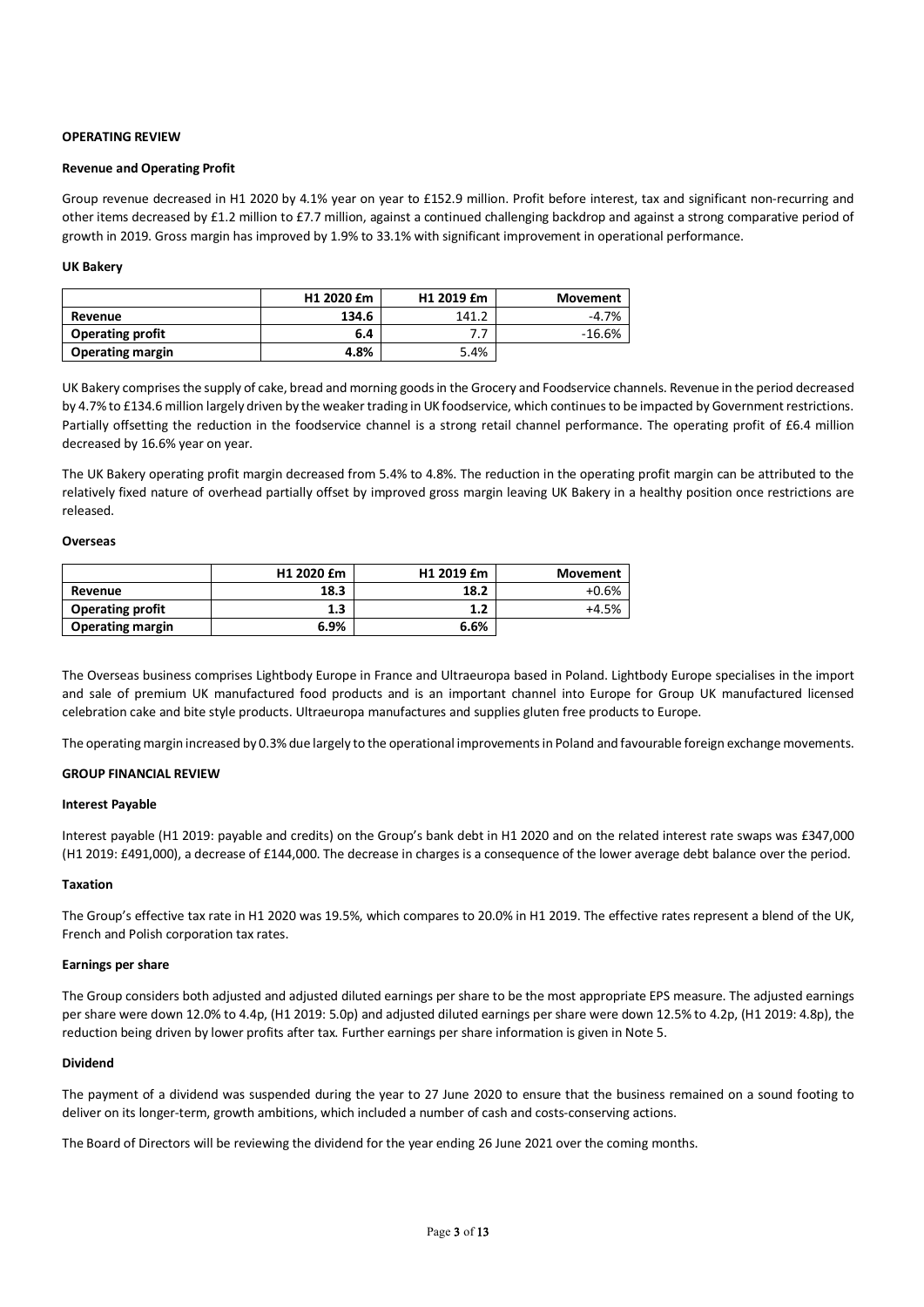### **Cash flow and net debt**

Net bank debt at 26 December 2020 was £21.5 million which compares to £32.6 million at H1 2019 a decrease of £11.1 million. Six month cash inflow from operating profit before changes in working capital was £13.1 million. Against this cash inflow is an increase in working capital of £0.1 million, capital expenditure of £2.4 million, IFRS 16 right of use lease payments of £1.3 million and Interest and tax payments of £0.5 million and £2.0 million respectively resulting in a six month free cash flow of £6.6 million. There was no dividend payment in the period.

Net debt (excluding IFRS 16 leases) of £21.5 million at half year, equating to 0.9 times annualised EBITDA; which results in comfortable gearing alongside a strong balance sheet. The Group has a £55.0 million revolving credit facility and an accordion of £35.0 million available to it. The facility and the potential for it to be increased further provides increased capacity for the Group to explore future growth opportunities and support its long-term investment strategy.

### **Pensions**

The Group has one defined benefit pension scheme within its Memory Lane Cakes business in Cardiff. All remaining Group companies have defined contribution schemes. The Memory Lane Cakes pension scheme has been closed to future accruals and new members since 31 May 2010. The net pension deficit (before related deferred tax) was £15,174,000 at 27 June 2020, the next accounting valuation update will be carried out at 26 June 2021. Cash contributions (including the PPF levy) were £332,000 in the six months to 26 December 2020 (H1 2019: £186,000, an increase due to the implementation of a new contributions schedule from 1 July 2020.

### **OUTLOOK**

The macroeconomic environment looks set to remain uncertain for the year ahead driven by the Government's fast-changing responses to Covid-19 and a likely recessionary environment thereafter. The strategic investments made historically across the Group to improve channel and product diversification as well as more recent steps to minimise cash outflows, maximise productivity and improve operational efficiency, ensure Finsbury enters the second half in a position of relative strength.

The Group's focus in the second half will be broadly consistent with the first. We will continue to drive organic growth, leveraging our leading blend of higher-growth emerging consumer niches such as artisan and Free From, while continuing to take advantage of our scale in more mature product areas such as cake bites and buns & rolls and in both retail and the foodservice channels. The foodservice channel inclusive of the education sector has been negatively impacted by the new national lockdown, however, should bounce back strongly as restrictions are eased in line with vaccination programme achievements. We will continue to consider options to grow by acquisition where there is a clear strategic fit.

We will also continue to work to unlock the benefits of prior years of investment, while implementing new ways to drive further productivity and efficiency gains.

While remaining cognisant of industry-wide headwinds, we believe Finsbury is on a strong footing and are confident it is well positioned for long-term, sustainable growth.

The Board anticipates another resilient performance in the second half

### **Principal risks and uncertainties**

A number of risks and uncertainties have been identified that could potentially have a material impact on the financial position of the Group. These are set out in the Risk Report Section of the Annual Report for the year to 27 June 2020 and the Board considers these remain applicable.

### **Forward looking statements**

Throughout this report certain statements have been made which are forward looking. These statements have been made based on latest knowledge and expectations of the future. The Board considers the statements to be reasonable. Inevitably there are risks associated with these forward-looking statements which are usually outside the control of the Group. Actual results or performance may therefore differ from the outcome implied by these forward-looking statements.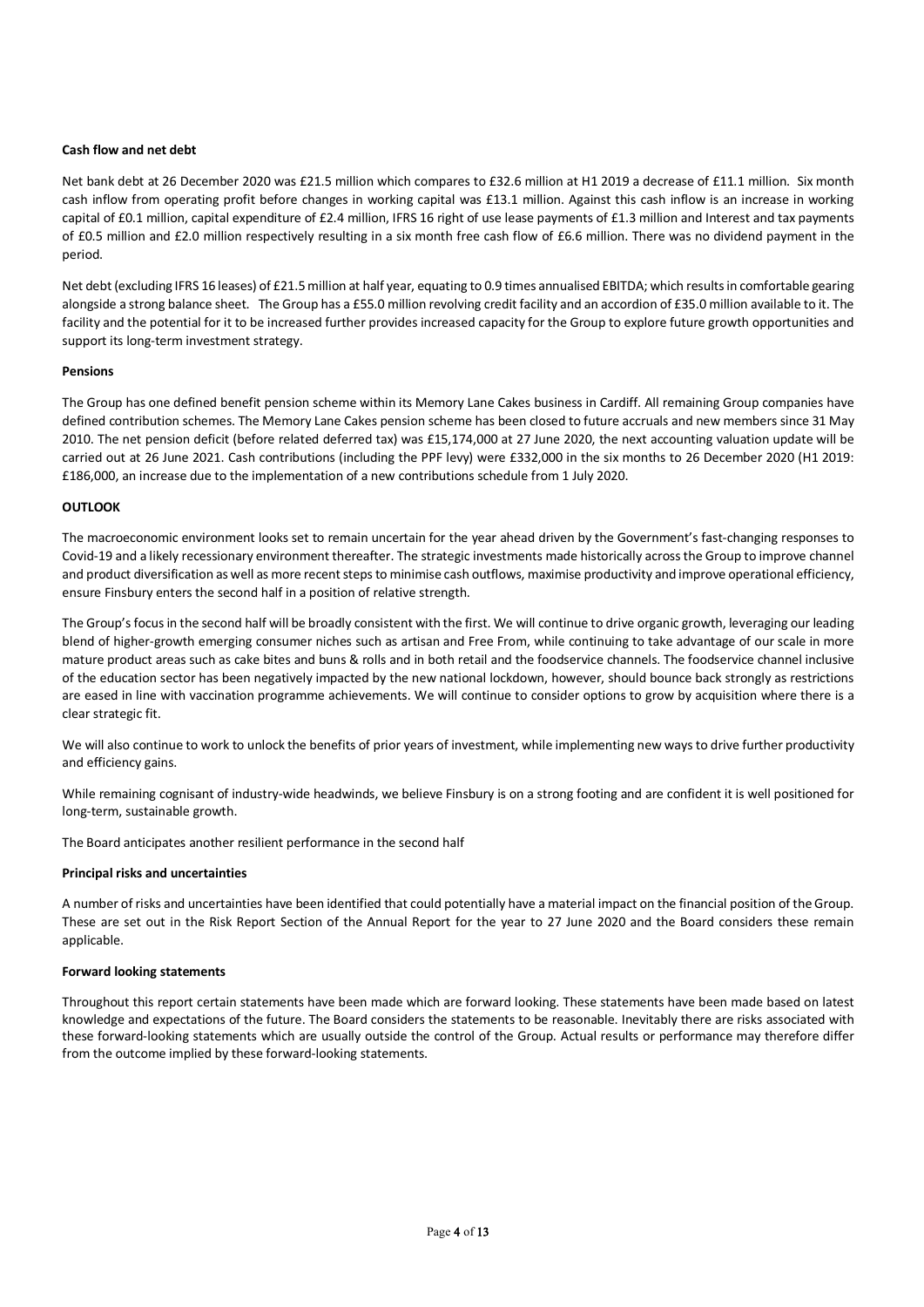# **Consolidated Statement of Comprehensive Income (unaudited)**

|                             |                  | <b>Unaudited 26 weeks ended</b><br>26 December 2020 |                     | Unaudited 26 weeks ended<br>28 December 2019 |                |               |
|-----------------------------|------------------|-----------------------------------------------------|---------------------|----------------------------------------------|----------------|---------------|
|                             |                  | £000                                                |                     |                                              | £000           |               |
|                             |                  | <b>Significant</b>                                  |                     |                                              | Significant    |               |
|                             |                  | non-                                                |                     |                                              | non-           |               |
|                             |                  | recurring                                           | <b>Consolidated</b> |                                              | recurring      | Consolidated  |
|                             | Adjusted         | and other                                           | Statement of        | Adjusted                                     | and other      | Statement of  |
|                             | <b>Operating</b> | accounting                                          | Comprehensive       | Operating                                    | accounting     | Comprehensive |
|                             | Performance      | items                                               | Income              | Performance                                  | items          | Income        |
|                             |                  | (Note 1)                                            |                     |                                              | (Note 1)       |               |
| Revenue                     | 152,945          | $\overline{\phantom{a}}$                            | 152,945             | 159,448                                      | $\overline{a}$ | 159,448       |
| Cost of sales               | (102, 345)       | $\qquad \qquad \blacksquare$                        | (102, 345)          | (109, 712)                                   |                | (109, 712)    |
| <b>Gross profit</b>         | 50,600           |                                                     | 50,600              | 49,736                                       |                | 49,736        |
| Administrative<br>expenses  | (42, 930)        | 259                                                 | (42, 671)           | (40, 848)                                    | 696            | (40, 152)     |
| <b>Results from</b>         |                  |                                                     |                     |                                              |                |               |
| operating activities        | 7,670            | 259                                                 | 7,929               | 8,888                                        | 696            | 9,584         |
| Finance expense             | (452)            | (71)                                                | (523)               | (649)                                        | (108)          | (757)         |
| (Note 4)                    |                  |                                                     |                     |                                              |                |               |
| <b>Profit before</b>        | 7,218            | 188                                                 | 7,406               | 8,239                                        | 588            | 8,827         |
| taxation                    |                  |                                                     |                     |                                              |                |               |
| Taxation                    | (1, 410)         | (36)                                                | (1, 446)            | (1,664)                                      | (100)          | (1,764)       |
| Profit after tax and        |                  |                                                     |                     |                                              |                |               |
| total                       | 5,808            | 152                                                 | 5,960               | 6,575                                        | 488            | 7,063         |
| comprehensive               |                  |                                                     |                     |                                              |                |               |
| income                      |                  |                                                     |                     |                                              |                |               |
| <b>Profit attributable</b>  |                  |                                                     |                     |                                              |                |               |
| to:                         |                  |                                                     |                     |                                              |                |               |
| Equity holders of           | 5,244            | (58)                                                | 5,186               | 6,074                                        | 188            | 6,262         |
| the parent                  |                  |                                                     |                     |                                              |                |               |
| Non-controlling<br>interest | 564              | 210                                                 | 774                 | 501                                          | 300            | 801           |
| <b>Profit and total</b>     |                  |                                                     |                     |                                              |                |               |
| comprehensive               |                  |                                                     |                     |                                              |                |               |
| income for the              | 5,808            | 152                                                 | 5,960               | 6,575                                        | 488            | 7,063         |
| period                      |                  |                                                     |                     |                                              |                |               |
|                             |                  |                                                     |                     |                                              |                |               |
| Earnings per share          |                  |                                                     |                     |                                              |                |               |
| (pence)                     |                  |                                                     |                     |                                              |                |               |
| <b>Basic</b>                | 4.4              |                                                     | 4.1                 | 5.0                                          |                | 4.9           |
| Diluted basic               | 4.2              |                                                     | 3.9                 | 4.8                                          |                | 4.7           |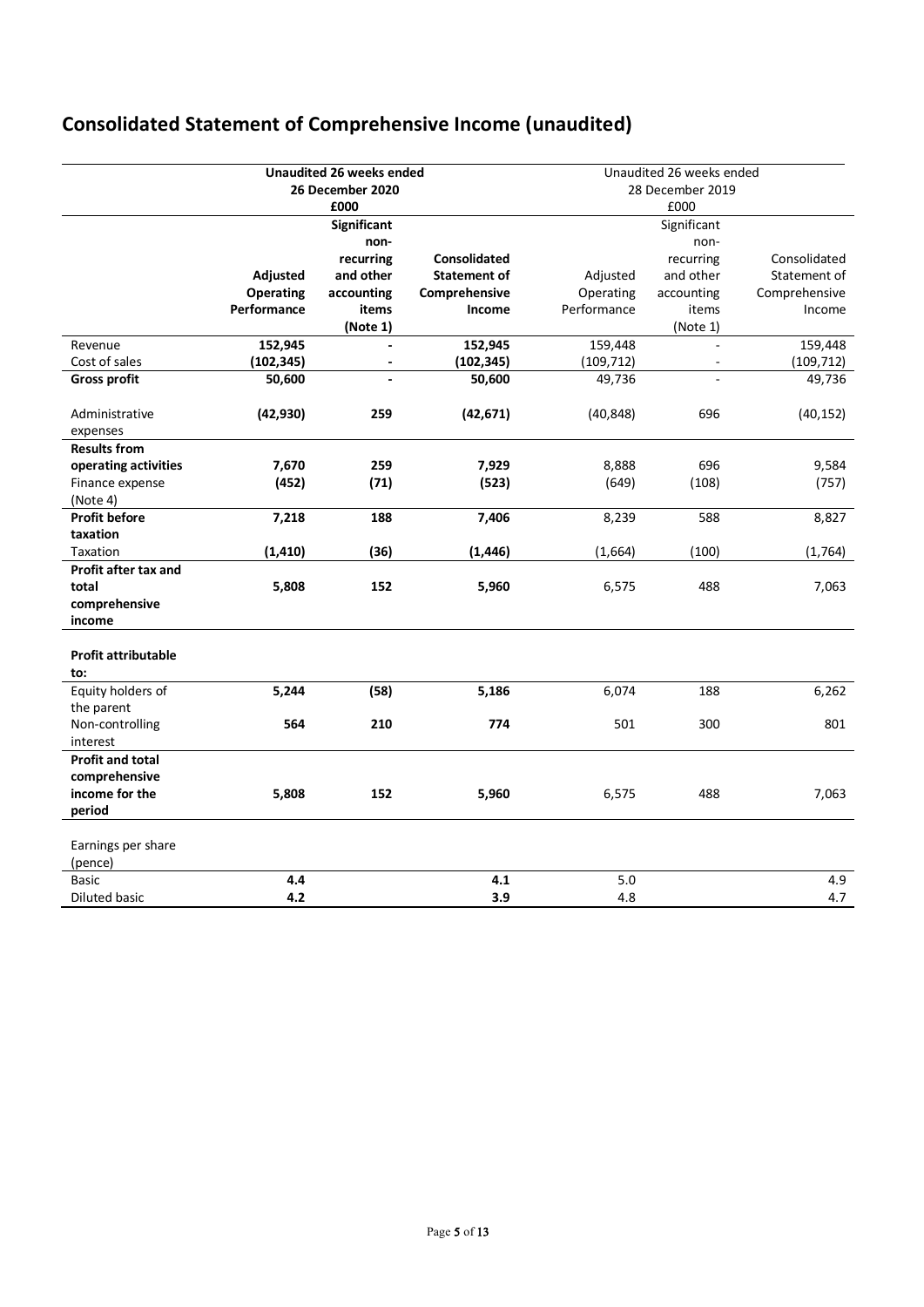# **Consolidated Statement of Financial Position (unaudited)**

|                                                                   |                | <b>Unaudited</b>         | Unaudited  | Audited    |
|-------------------------------------------------------------------|----------------|--------------------------|------------|------------|
|                                                                   |                | 26                       | 28         | 27         |
|                                                                   |                | <b>December</b>          | December   | June       |
|                                                                   |                | 2020                     | 2019       | 2020       |
|                                                                   | <b>Note</b>    | £000                     | £000       | £000       |
| <b>Non-current assets</b>                                         |                |                          |            |            |
| Intangibles                                                       |                | 87,673                   | 97,004     | 88,626     |
| Property, plant and equipment                                     |                | 61,178                   | 63,772     | 61,736     |
| Other financial assets                                            |                |                          | 28         |            |
| Deferred tax assets                                               |                | 4,577                    | 3,495      | 4,623      |
|                                                                   |                | 153,428                  | 164,299    | 154,985    |
|                                                                   |                |                          |            |            |
| <b>Current assets</b>                                             |                |                          |            |            |
| Inventories                                                       |                | 17,061                   | 17,524     | 14,618     |
| Trade and other receivables                                       |                | 50,477                   | 55,008     | 40,003     |
| Cash and cash equivalents                                         | 6              | 9,563                    | 12,093     | 10,173     |
| Other financial assets - fair value of foreign exchange contracts |                | $\overline{\phantom{a}}$ | 859        |            |
|                                                                   |                | 77,101                   | 85,484     | 64,794     |
|                                                                   |                |                          |            |            |
| <b>Total assets</b>                                               |                | 230,529                  | 249,783    | 219,779    |
|                                                                   |                |                          |            |            |
|                                                                   |                |                          |            |            |
| <b>Current liabilities</b>                                        |                |                          |            |            |
| Other interest-bearing loans and borrowings                       | 6              | (2,665)                  | (303)      | (3, 191)   |
| Trade and other payables                                          |                | (61, 723)                | (62, 521)  | (48, 861)  |
| Provisions                                                        |                | (451)                    | (359)      | (471)      |
| Deferred consideration                                            |                | (977)                    | (970)      | (481)      |
| Other financial liabilities - interest rate swaps/ fair value of  |                |                          |            |            |
| foreign exchange contracts                                        |                | (256)                    |            | (501)      |
| <b>Current tax liabilities</b>                                    |                | (815)                    | (1, 381)   | (1, 375)   |
|                                                                   |                | (66, 887)                | (65, 534)  | (54, 880)  |
| <b>Non-current liabilities</b>                                    |                |                          |            |            |
| Other interest-bearing loans and borrowings                       | 6              | (40, 375)                | (56, 160)  | (45, 113)  |
| Provisions and other liabilities                                  |                | (507)                    | (714)      | (550)      |
| Deferred consideration                                            |                | (918)                    | (912)      | (1, 357)   |
| Deferred tax liabilities                                          |                | (2,040)                  | (1,846)    | (2, 117)   |
| Pension fund liability                                            |                | (15, 174)                | (11, 312)  | (15, 174)  |
|                                                                   |                | (59, 014)                | (70, 944)  | (64, 311)  |
|                                                                   |                |                          |            |            |
|                                                                   |                |                          |            |            |
| <b>Total liabilities</b>                                          |                | (125, 901)               | (136, 478) | (119, 191) |
|                                                                   |                |                          |            |            |
| Net assets                                                        |                | 104,628                  | 113,305    | 100,588    |
|                                                                   |                |                          |            |            |
| Equity attributable to equity holders of the parent               |                |                          |            |            |
| Share capital                                                     | $\overline{7}$ | 1,304                    | 1,304      | 1,304      |
| Share premium account                                             |                | 64,956                   | 64,956     | 64,956     |
| Capital redemption reserve                                        |                | 578                      | 578        | 578        |
| Employee share reserve                                            |                | (4, 376)                 | (3,616)    | (3, 378)   |
| Retained earnings                                                 |                | 39,904                   | 47,094     | 34,918     |
| Total shareholders' equity                                        |                | 102,366                  | 110,316    | 98,378     |
| Non-controlling interest                                          |                | 2,262                    | 2,989      | 2,210      |
| <b>Total equity</b>                                               |                | 104,628                  | 113,305    | 100,588    |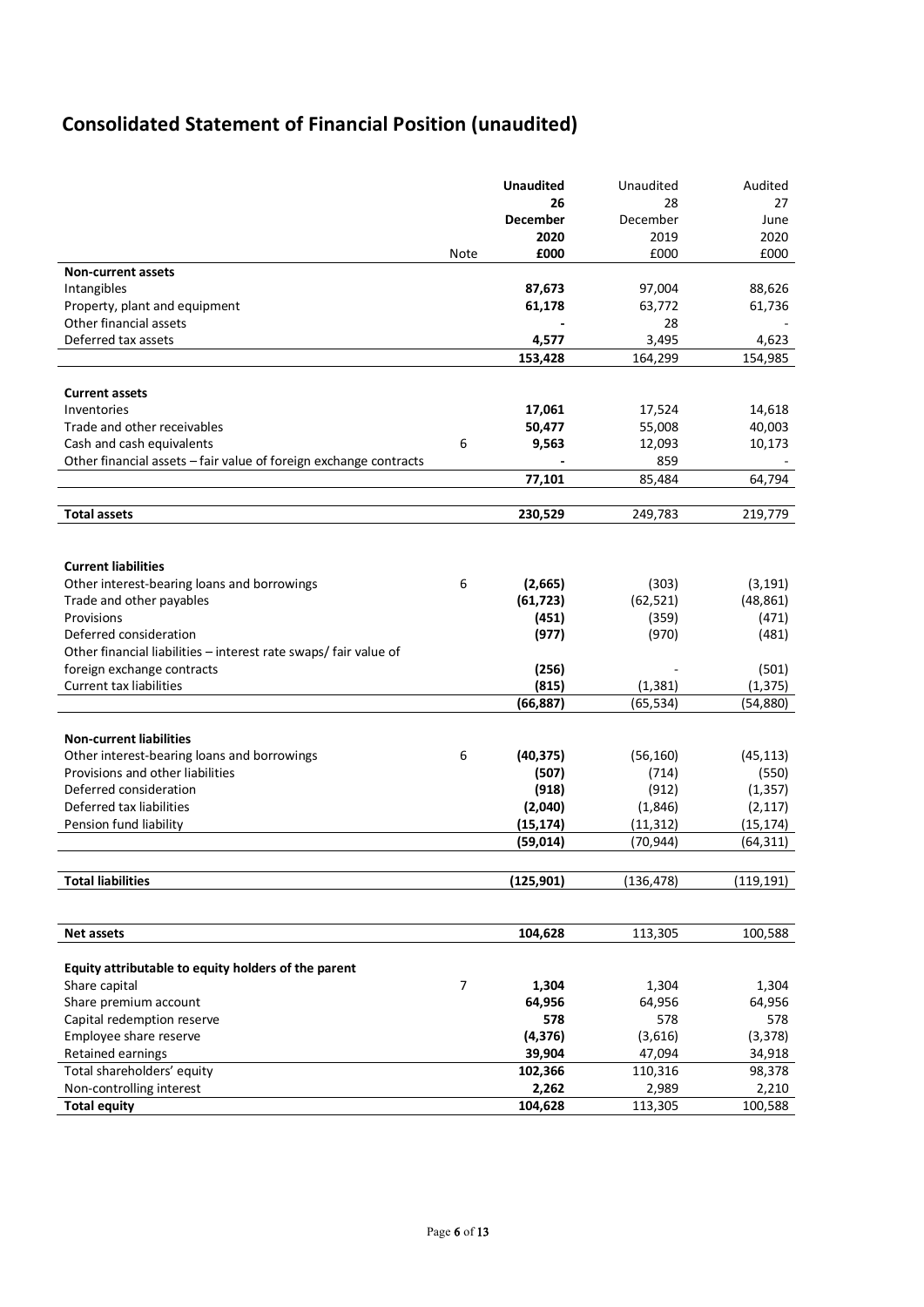# **Consolidated Statement of Changes in Equity (unaudited)**

|                                                       | <b>Share</b>             | Share          | Capital<br>redemption | Employee<br>share | Retained                 | Non-<br>controlling | Total     |
|-------------------------------------------------------|--------------------------|----------------|-----------------------|-------------------|--------------------------|---------------------|-----------|
|                                                       | capital                  | premium        | reserve               | reserve           | earnings                 | interest            | equity    |
|                                                       | £000                     | £000           | £000                  | £000              | £000                     | £000                | £000      |
| Balance as at 29 June 2019                            | 1,304                    | 64,956         | 578                   | (3,616)           | 44,207                   | 2,188               | 109,617   |
|                                                       |                          |                |                       |                   |                          |                     |           |
| Profit for the 26 weeks ended 28                      |                          |                |                       |                   |                          |                     |           |
| December 2019                                         | $\overline{\phantom{a}}$ | $\sim$         | $\blacksquare$        |                   | 6,262                    | 801                 | 7,063     |
| Other comprehensive income                            | $\sim$                   | $\blacksquare$ | $\blacksquare$        | $\blacksquare$    | $\overline{\phantom{a}}$ | $\blacksquare$      |           |
| Total comprehensive income for                        |                          |                |                       |                   |                          |                     |           |
| the period                                            |                          |                |                       |                   | 6,262                    | 801                 | 7,063     |
|                                                       |                          |                |                       |                   |                          |                     |           |
| Transactions with owners,                             |                          |                |                       |                   |                          |                     |           |
| recorded directly in equity:                          |                          |                |                       |                   |                          |                     |           |
| Own shares issued/(acquired)                          |                          |                |                       |                   |                          |                     |           |
| Foreign exchange differences                          |                          |                |                       |                   | (400)                    |                     | (400)     |
| Dividends paid                                        |                          |                |                       |                   | (2, 975)                 |                     | (2, 975)  |
| Balance as at 28 December 2019                        | 1,304                    | 64,956         | 578                   | (3,616)           | 47,094                   | 2,989               | 113,305   |
| (Loss)/Profit for the 26 weeks                        |                          |                |                       |                   |                          |                     |           |
| ended 27 June 2020                                    |                          |                |                       |                   | (7,021)                  | 65                  | (6,956)   |
|                                                       |                          |                |                       |                   |                          |                     |           |
| Other comprehensive                                   |                          |                |                       |                   |                          |                     |           |
| income/(expense):<br>Remeasurement on defined benefit |                          |                |                       |                   |                          |                     |           |
| pension                                               |                          |                |                       |                   | (3,806)                  |                     |           |
| Deferred tax movement on pension                      |                          |                |                       |                   |                          |                     | (3,806)   |
| scheme remeasurement                                  |                          |                |                       |                   | 723                      |                     | 723       |
| Other comprehensive income                            | $\mathbf{r}$             | $\mathbf{r}$   | $\mathbf{r}$          | $\mathbf{r}$      | (3,083)                  | $\mathbf{r}$        | (3,083)   |
|                                                       |                          |                |                       |                   |                          |                     |           |
| Total comprehensive income for                        |                          |                |                       |                   |                          |                     |           |
| the period                                            |                          |                |                       |                   | (10, 104)                | 65                  | (10, 039) |
|                                                       |                          |                |                       |                   |                          |                     |           |
| Transactions with owners,                             |                          |                |                       |                   |                          |                     |           |
| recorded directly in equity:                          |                          |                |                       |                   |                          |                     |           |
| Shares purchased through the EBT                      |                          |                |                       | 1,207             | (1,207)                  |                     |           |
| Shares issued from the EBT                            |                          |                |                       | (969)             |                          |                     | (969)     |
| Impact of share-based payments                        |                          |                |                       |                   | (1,066)                  |                     | (1,066)   |
| Deferred tax on share options                         |                          |                |                       |                   | (182)                    |                     | (182)     |
| Foreign exchange differences                          |                          |                |                       |                   | 383                      |                     | 383       |
| Dividends paid                                        |                          |                |                       |                   |                          | (844)               | (844)     |
| Balance as at 27 June 2020                            | 1,304                    | 64,956         | 578                   | (3, 378)          | 34,918                   | 2,210               | 100,588   |
|                                                       |                          |                |                       |                   |                          |                     |           |
| Profit for the 26 weeks ended 26                      |                          |                |                       |                   |                          |                     |           |
| December 2020                                         |                          |                |                       |                   | 5,186                    | 774                 | 5,960     |
| Other comprehensive income                            |                          |                |                       |                   |                          |                     |           |
| Total comprehensive income for                        |                          |                |                       |                   |                          |                     |           |
| the period                                            |                          |                |                       |                   | 5,186                    | 774                 | 5,960     |
|                                                       |                          |                |                       |                   |                          |                     |           |
| Transactions with owners,                             |                          |                |                       |                   |                          |                     |           |
| recorded directly in equity:                          |                          |                |                       |                   |                          |                     |           |
| Own shares issued/(acquired)                          |                          |                |                       | (998)             |                          |                     | (998)     |
| Foreign exchange differences                          |                          |                |                       |                   | (200)                    |                     | (199)     |
| Dividends paid                                        |                          |                |                       |                   |                          | (722)               | (722)     |
| Balance as at 26 December 2020                        | 1,304                    | 64,956         | 578                   | (4, 376)          | 39,904                   | 2,262               | 104,628   |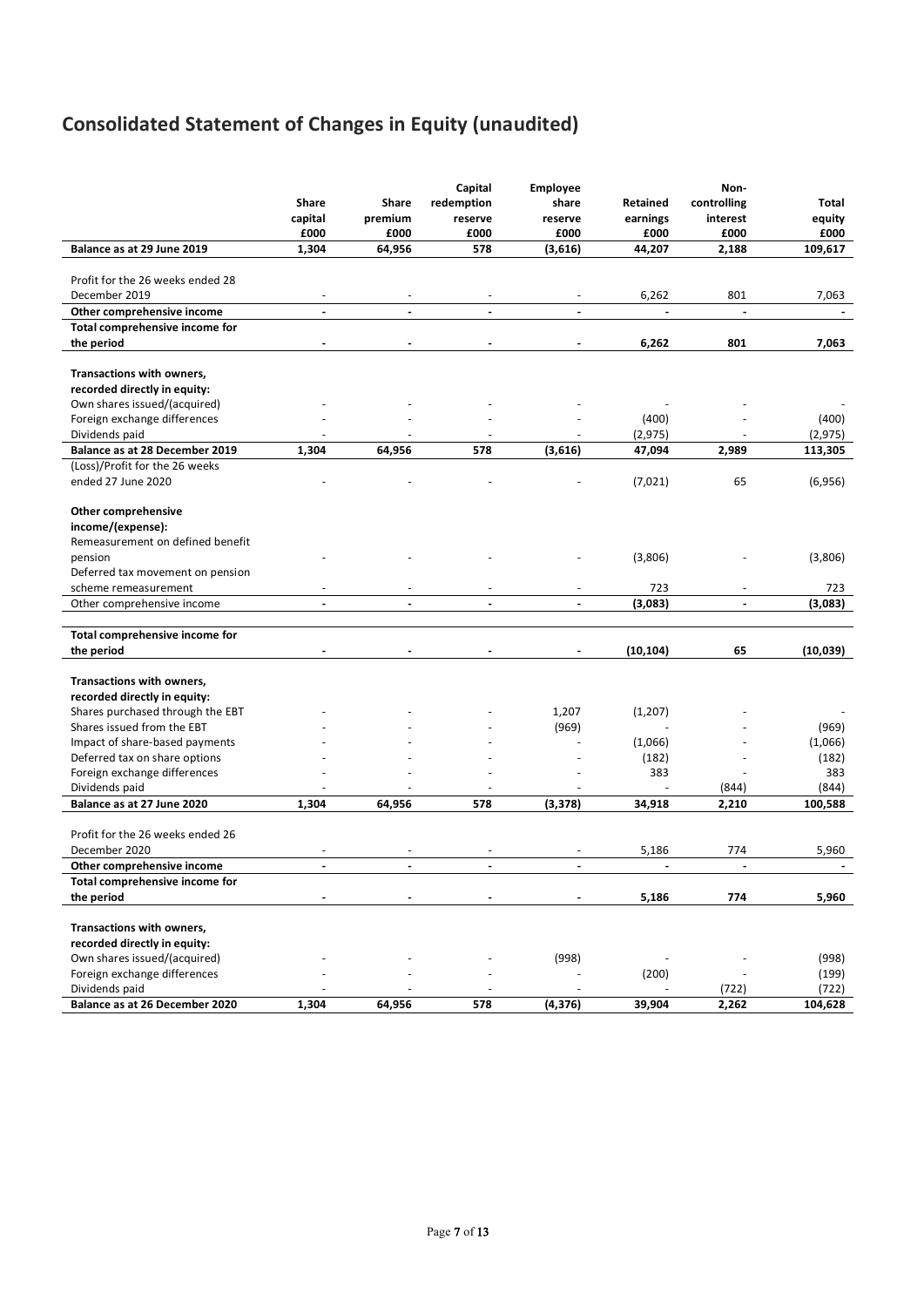# **Consolidated Cash Flow Statement (unaudited)**

| 26 weeks<br>26 weeks<br>52 weeks<br>ended<br>Ended<br>ended<br>26<br>27<br>28<br><b>December</b><br>December<br>June<br>2020<br>2019<br>2020<br>£000<br>£000<br><b>Note</b><br>£000<br>Cash flows from operating activities<br>Profit after taxation for the period<br>5,960<br>7,063<br>107<br>Adjustments for:<br>Taxation<br>1,446<br>1,764<br>2,761<br>Net finance costs<br>4<br>1,867<br>523<br>757<br>796<br>354<br>1,734<br>Amortisation of intangibles<br>3,790<br>4,384<br>7,656<br>Depreciation<br>861<br>914<br>1,919<br>Depreciation right of use assets<br>7,500<br>Impairment of goodwill<br>Impairment of fixed assets<br>1,237 |
|------------------------------------------------------------------------------------------------------------------------------------------------------------------------------------------------------------------------------------------------------------------------------------------------------------------------------------------------------------------------------------------------------------------------------------------------------------------------------------------------------------------------------------------------------------------------------------------------------------------------------------------------|
|                                                                                                                                                                                                                                                                                                                                                                                                                                                                                                                                                                                                                                                |
|                                                                                                                                                                                                                                                                                                                                                                                                                                                                                                                                                                                                                                                |
|                                                                                                                                                                                                                                                                                                                                                                                                                                                                                                                                                                                                                                                |
|                                                                                                                                                                                                                                                                                                                                                                                                                                                                                                                                                                                                                                                |
|                                                                                                                                                                                                                                                                                                                                                                                                                                                                                                                                                                                                                                                |
|                                                                                                                                                                                                                                                                                                                                                                                                                                                                                                                                                                                                                                                |
|                                                                                                                                                                                                                                                                                                                                                                                                                                                                                                                                                                                                                                                |
|                                                                                                                                                                                                                                                                                                                                                                                                                                                                                                                                                                                                                                                |
|                                                                                                                                                                                                                                                                                                                                                                                                                                                                                                                                                                                                                                                |
|                                                                                                                                                                                                                                                                                                                                                                                                                                                                                                                                                                                                                                                |
|                                                                                                                                                                                                                                                                                                                                                                                                                                                                                                                                                                                                                                                |
|                                                                                                                                                                                                                                                                                                                                                                                                                                                                                                                                                                                                                                                |
|                                                                                                                                                                                                                                                                                                                                                                                                                                                                                                                                                                                                                                                |
|                                                                                                                                                                                                                                                                                                                                                                                                                                                                                                                                                                                                                                                |
|                                                                                                                                                                                                                                                                                                                                                                                                                                                                                                                                                                                                                                                |
|                                                                                                                                                                                                                                                                                                                                                                                                                                                                                                                                                                                                                                                |
| Significant non-recurring expenses<br>1,594<br>257                                                                                                                                                                                                                                                                                                                                                                                                                                                                                                                                                                                             |
| Movement in fair value foreign exchange contracts<br>(259)<br>(953)<br>73                                                                                                                                                                                                                                                                                                                                                                                                                                                                                                                                                                      |
| (200)<br>Contributions by employer to pension scheme                                                                                                                                                                                                                                                                                                                                                                                                                                                                                                                                                                                           |
| 14,540<br>Operating profit before changes in working capital<br>13,117<br>26,248                                                                                                                                                                                                                                                                                                                                                                                                                                                                                                                                                               |
|                                                                                                                                                                                                                                                                                                                                                                                                                                                                                                                                                                                                                                                |
| Changes in working capital                                                                                                                                                                                                                                                                                                                                                                                                                                                                                                                                                                                                                     |
| Increase in inventories<br>(2, 463)<br>(2,840)<br>210                                                                                                                                                                                                                                                                                                                                                                                                                                                                                                                                                                                          |
| Increase in trade and other receivables<br>(10, 474)<br>9,949<br>(5,617)                                                                                                                                                                                                                                                                                                                                                                                                                                                                                                                                                                       |
| 12,832<br>7,299<br>(9, 192)<br>Increase/(decrease) in trade and other payables                                                                                                                                                                                                                                                                                                                                                                                                                                                                                                                                                                 |
| Cash generated from operations<br>13,012<br>13,382<br>27,215                                                                                                                                                                                                                                                                                                                                                                                                                                                                                                                                                                                   |
|                                                                                                                                                                                                                                                                                                                                                                                                                                                                                                                                                                                                                                                |
| Costs associated with closure of operations and                                                                                                                                                                                                                                                                                                                                                                                                                                                                                                                                                                                                |
| (62)<br>acquisitions<br>(1, 257)<br>(1,887)                                                                                                                                                                                                                                                                                                                                                                                                                                                                                                                                                                                                    |
| (1, 445)<br>(2,532)<br>(3, 362)<br>Lease payments                                                                                                                                                                                                                                                                                                                                                                                                                                                                                                                                                                                              |
| (459)<br>Interest paid<br>(468)<br>(1,088)                                                                                                                                                                                                                                                                                                                                                                                                                                                                                                                                                                                                     |
| (2,035)<br>Corporation taxes paid<br>(482)<br>(1,822)                                                                                                                                                                                                                                                                                                                                                                                                                                                                                                                                                                                          |
| Net cash generated from operating activities<br>9,011<br>8,643<br>19,056                                                                                                                                                                                                                                                                                                                                                                                                                                                                                                                                                                       |
|                                                                                                                                                                                                                                                                                                                                                                                                                                                                                                                                                                                                                                                |
| Cash flows from investing activities                                                                                                                                                                                                                                                                                                                                                                                                                                                                                                                                                                                                           |
| Purchase of property, plant & equipment<br>(2, 375)<br>(1,954)<br>(4, 703)                                                                                                                                                                                                                                                                                                                                                                                                                                                                                                                                                                     |
| Purchase of subsidiary companies<br>(1,000)<br>(1,000)                                                                                                                                                                                                                                                                                                                                                                                                                                                                                                                                                                                         |
| Net cash used in investing activities<br>(2, 375)<br>(2,954)<br>(5,703)                                                                                                                                                                                                                                                                                                                                                                                                                                                                                                                                                                        |
|                                                                                                                                                                                                                                                                                                                                                                                                                                                                                                                                                                                                                                                |
| Cash flows from financing activities                                                                                                                                                                                                                                                                                                                                                                                                                                                                                                                                                                                                           |
| (Repayment)/drawdown of revolving credit<br>(5, 474)<br>(10, 960)<br>(3,036)                                                                                                                                                                                                                                                                                                                                                                                                                                                                                                                                                                   |
| Purchase of shares by employee trust<br>(998)<br>(969)                                                                                                                                                                                                                                                                                                                                                                                                                                                                                                                                                                                         |
| Non-controlling interest dividend paid<br>(722)<br>(844)                                                                                                                                                                                                                                                                                                                                                                                                                                                                                                                                                                                       |
| Dividend paid<br>(2, 975)<br>(2, 975)                                                                                                                                                                                                                                                                                                                                                                                                                                                                                                                                                                                                          |
| Net cash in/(out) from financing activities<br>(7, 194)<br>(6,011)<br>(15, 748)                                                                                                                                                                                                                                                                                                                                                                                                                                                                                                                                                                |
|                                                                                                                                                                                                                                                                                                                                                                                                                                                                                                                                                                                                                                                |
| Net (decrease)/ increase in cash and cash equivalents<br>(558)<br>(322)<br>(2, 395)                                                                                                                                                                                                                                                                                                                                                                                                                                                                                                                                                            |
| Opening cash and cash equivalents<br>10,173<br>12,358<br>12,358                                                                                                                                                                                                                                                                                                                                                                                                                                                                                                                                                                                |
| Effect of exchange rate fluctuation<br>(52)<br>57<br>210                                                                                                                                                                                                                                                                                                                                                                                                                                                                                                                                                                                       |
| Cash and cash equivalents at end of the period<br>9,563<br>12,093<br>10,173                                                                                                                                                                                                                                                                                                                                                                                                                                                                                                                                                                    |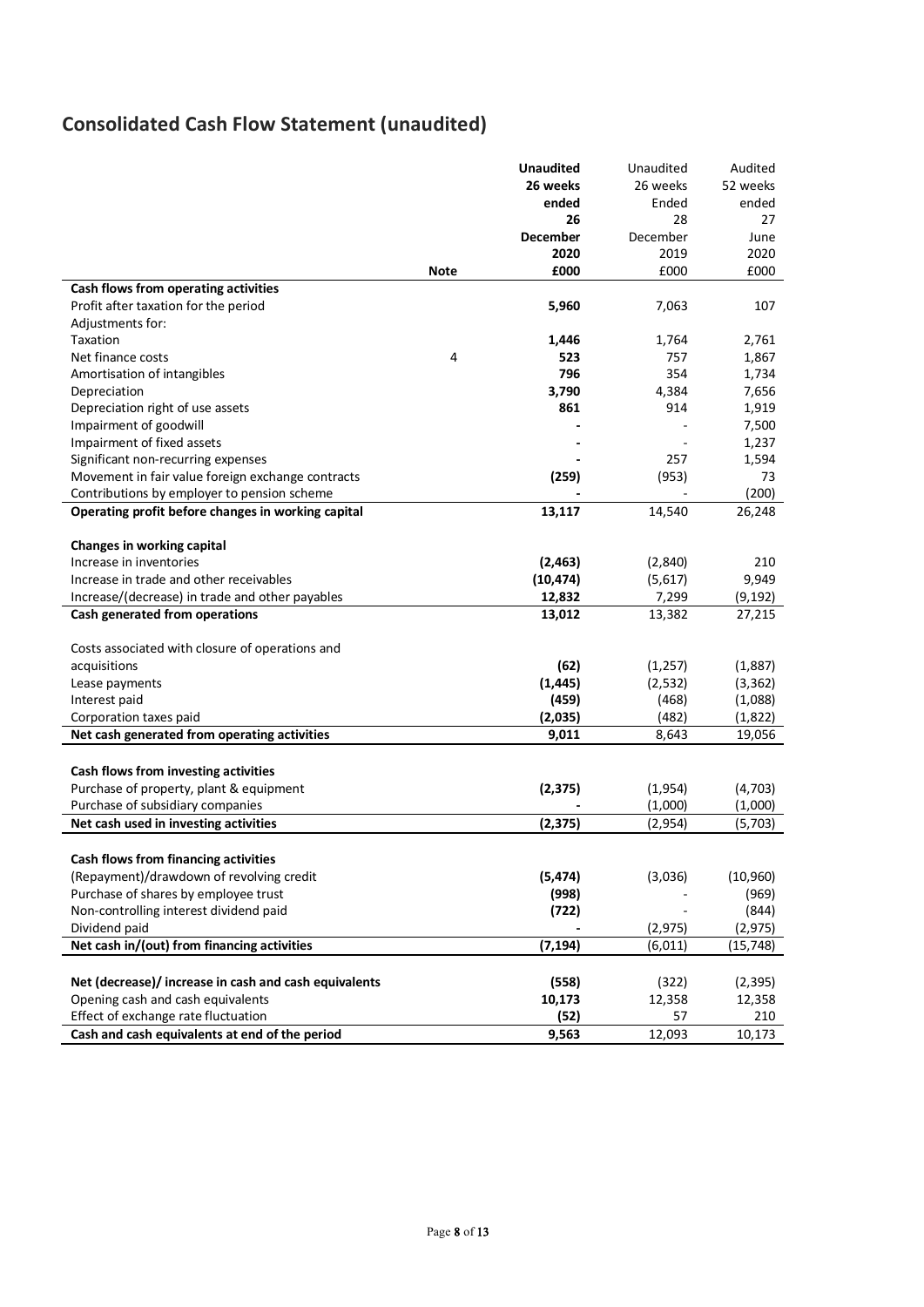# **NOTES TO THE FINANCIAL STATEMENTS**

### **BASIS OF PREPARATION**

This interim report, which is unaudited, does not constitute statutory accounts within the meaning of section 434(3) of the Companies Act 2006. The comparative figures for the financial year ended 27 June 2020 have been extracted from the statutory accounts for that year. Those accounts, which were prepared in accordance with International Financial Reporting Standards as adopted by the EU ("adopted IFRSs"), have been reported on by the company's auditor and delivered to the registrar of companies. The report of the auditor was (i) unqualified, (ii) did not include a reference to any matters to which the auditor drew attention by way of emphasis without qualifying their report, and (iii) did not contain a statement under section 498(2) or (3) of the Companies Act 2006.

### **GOING CONCERN AND IMPACT OF COVID-19**

The Group has delivered a resilient trading performance against a continued challenging backdrop. The impact of the pandemic has varied considerably between businesses with some continuing to be impacted by the Government restrictions. Forecasts have been built on a bottom-up basis and stress tested to prepare a forecast to be used as a basis for reviewing going concern. The Board, having reviewed the Group's short and medium-term plans and available financial facilities, has reasonable expectations that the Group has adequate resources to continue in operational existence for the foreseeable future. The Group has stayed comfortably within its banking facilities during the period, meeting covenant requirements. The Group has a £55m revolving credit facility plus scope for the facility to be increased by up to a further £35m, which are committed until February 2023. In addition, the Group has a strong trade debtor book and strong asset backing. Accordingly, the Board continues to adopt the going concern basis in preparing the Financial Statements.

### **1) SIGNIFICANT NON-RECURRING ITEMS AND OTHER ACCOUNTING ITEMS**

The Group presents certain items as non-recurring and significant. These relate to items which, in management's judgement, need to be disclosed by virtue of their size or incidence in order to obtain a more meaningful understanding of the financial information.

The amounts shown within significant non-recurring and other accounting items on the face of the Consolidated Statement of Comprehensive Income are shown in the table below:

|                                                      | <b>Unaudited</b> | Unaudited        |
|------------------------------------------------------|------------------|------------------|
|                                                      | 26 weeks ended   | 26 weeks ended   |
|                                                      | 26 December 2020 | 28 December 2019 |
|                                                      | £000             | £000             |
| Commissioning costs                                  |                  | (257)            |
| Movement in fair value of foreign exchange contracts | 259              | 953              |
| Shown under Administrative expenses                  | 259              | 696              |
| Unwinding of discount on deferred consideration      | (57)             | (57)             |
| Movement in fair value of swaps                      | (14)             | (51)             |
| Shown under Finance expense                          | (71)             | (108)            |

Commissioning costs in the prior year relate to the exceptional waste and labour costs of bringing the new bakery on line in Poland.

# **2) SEGMENT INFORMATION**

Operating segments are identified on the basis of the internal reporting and decision making. The Group's Chief Operating Decision Maker is deemed to be the Board as it is primarily responsible for the allocation of resources to segments and the assessment of performance by segment. The Board assesses profit performance principally through adjusted profit measures consistent with those disclosed in the Annual Report and Accounts.

The UK Bakery segment manufactures and sells bakery products to UK grocery and food service sectors. It comprises six subsidiaries all of which manufacture and supply food products through the channels described above. These subsidiaries have been aggregated into one reportable segment as they share similar economic characteristics. The economic indicators considered are the nature of the products and production process, the type and class of customer, the method of distribution and the regulatory environment.

The Overseas segment procures and sells bakery products to European grocery and food service sectors. The Ultraeuropa business manufactures Free From bakery products in Poland and sells into the European markets.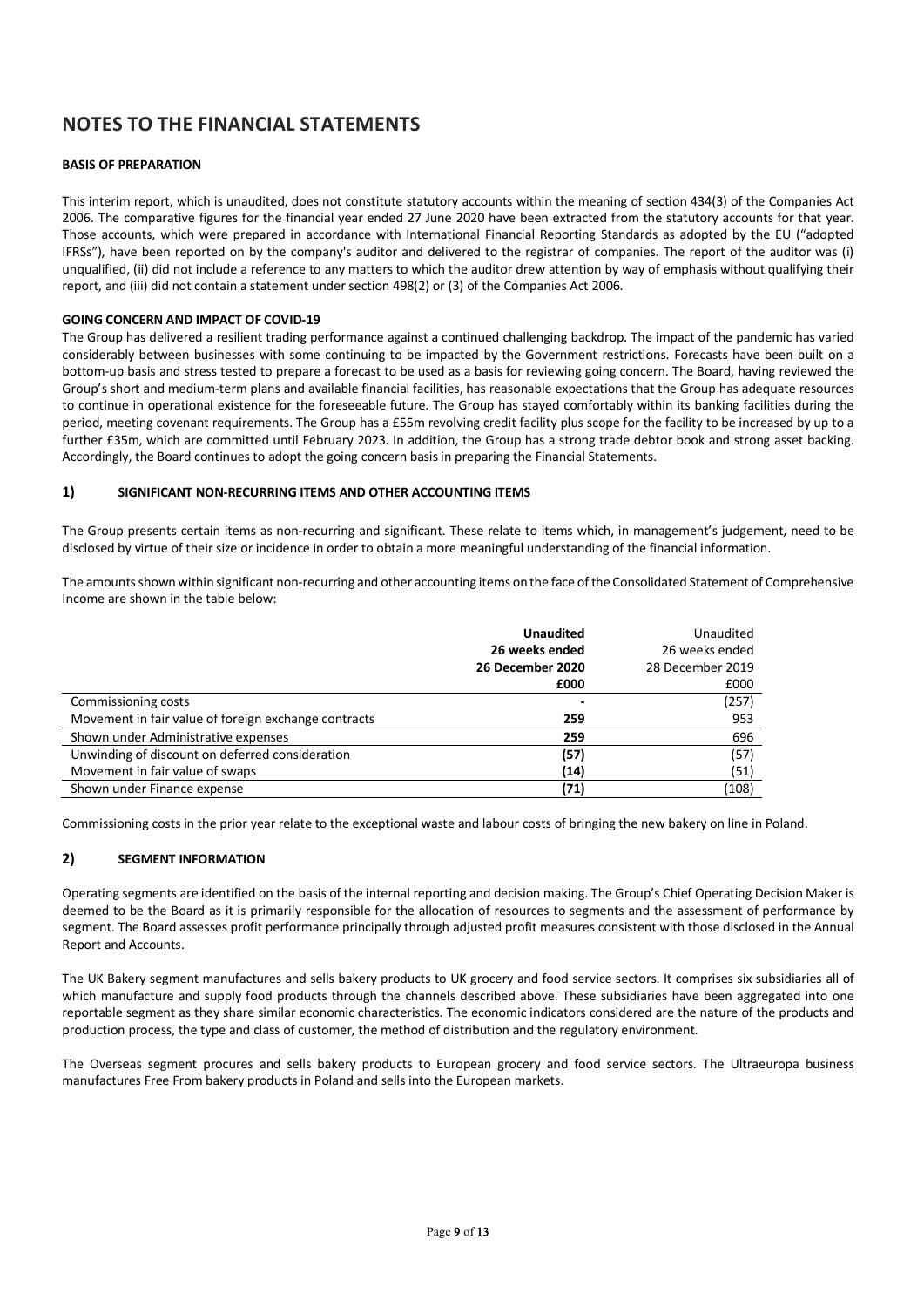|                                     |                                                    | <b>UK Bakery</b><br><b>Overseas</b> |         | <b>Total Group</b> |         |                  |  |
|-------------------------------------|----------------------------------------------------|-------------------------------------|---------|--------------------|---------|------------------|--|
| Revenue                             | H1 2019                                            | H1 2019                             | H1 2019 | H1 2019            | H1 2019 | H1 2019          |  |
|                                     | £000                                               | £000                                | £000    | £000               | £000    | £000             |  |
| Total                               | 134,621                                            | 141,234                             | 18,324  | 18,215             | 152,945 | 159,449          |  |
|                                     |                                                    |                                     |         |                    |         |                  |  |
| <b>Reportable Segments</b>          |                                                    |                                     |         | 26 weeks to        |         | 26 weeks to      |  |
|                                     |                                                    |                                     |         | 26 December 2020   |         | 28 December 2019 |  |
|                                     |                                                    |                                     |         | £000               |         | £000             |  |
|                                     |                                                    |                                     |         | <b>Total</b>       | Total   |                  |  |
| Revenue UK Bakery                   |                                                    |                                     |         | 134,621            | 141,234 |                  |  |
| Revenue Overseas                    |                                                    |                                     |         | 18,324             | 18,215  |                  |  |
| <b>Total revenue</b>                |                                                    |                                     |         | 152,945            |         | 159,449          |  |
|                                     |                                                    |                                     |         |                    |         |                  |  |
| Adjusted operating profit UK Bakery |                                                    |                                     |         | 6,404              |         | 7,677            |  |
| Adjusted operating profit Overseas  |                                                    |                                     |         | 1,266              | 1,211   |                  |  |
| Total adjusted operating profit     |                                                    |                                     |         | 7,670              |         | 8,888            |  |
|                                     | Significant non-recurring and other items (Note 1) |                                     |         | 259                |         | 696              |  |
| Finance expense (Note 4)            |                                                    |                                     |         | (523)              |         | (757)            |  |
| <b>Profit before taxation</b>       |                                                    |                                     |         | 7,406              |         | 8,827            |  |

The Group has three customers (2019: two) which individually account for more than 10 per cent of the Group's total revenue. These customers account for 23 per cent, and two at 12 per cent. In the prior year two of the customers accounted for 19 per cent and 12 per cent respectively of the revenue in the six months to 28 December 2019. In addition to the Europe sales disclosed in Reportable Segments, the Group also made sales to European markets through UK based organisations.

### **3) SHARE BASED PAYMENTS**

The Group operates both approved and unapproved share option schemes. Following the adoption of IFRS2 'Share-based payments' charges have been made to the Income Statement to reflect the calculated fair value of employee share options. The cost is calculated at the date of grant and is charged equally over the vesting period. The fair value is based on the best available estimate of the number of options expected to vest. The corresponding adjustment is made to reserves.

During the 26 weeks to 26 December 2020 2,192,275 options were granted (H1 2019: 4,863,708 options). Administration costs include a charge of £118,000 (H1 2019: £136,000) in relation to the fair value of the newly awarded share options during that period.

# **4) FINANCE INCOME AND EXPENSES**

|                                                                                                    |      | <b>Unaudited</b><br>26 weeks<br>ended 26 | Unaudited<br>26 weeks<br>ended 28 | Audited<br>52 weeks<br>ended |
|----------------------------------------------------------------------------------------------------|------|------------------------------------------|-----------------------------------|------------------------------|
|                                                                                                    |      | <b>December</b><br>2020                  | December<br>2019                  | 27 June<br>2020              |
|                                                                                                    | Note | £000                                     | £000                              | £000                         |
| Interest on interest rate swap agreements                                                          |      |                                          | 25                                | 44                           |
| Bank interest receivable                                                                           |      |                                          | 10                                | 17                           |
| Finance income                                                                                     |      | $\blacksquare$                           | 35                                | 61                           |
| Net interest on net pension position<br>Net bank interest payable<br>Charge on interest rate swaps |      | (289)<br>(58)                            | (526)                             | (256)<br>(999)               |
| Lease Interest IFRS 16                                                                             |      | (105)                                    | (158)                             | (273)                        |
| Unwinding of discount on deferred consideration                                                    |      | (57)                                     | (57)                              | (14)                         |
| Change in fair value of interest rate swaps                                                        |      | (14)                                     | (51)                              | (386)                        |
| Finance expense                                                                                    |      | (523)                                    | (792)                             | (1,794)                      |
| Net finance expense                                                                                |      | (523)                                    | (757)                             | (1,928)                      |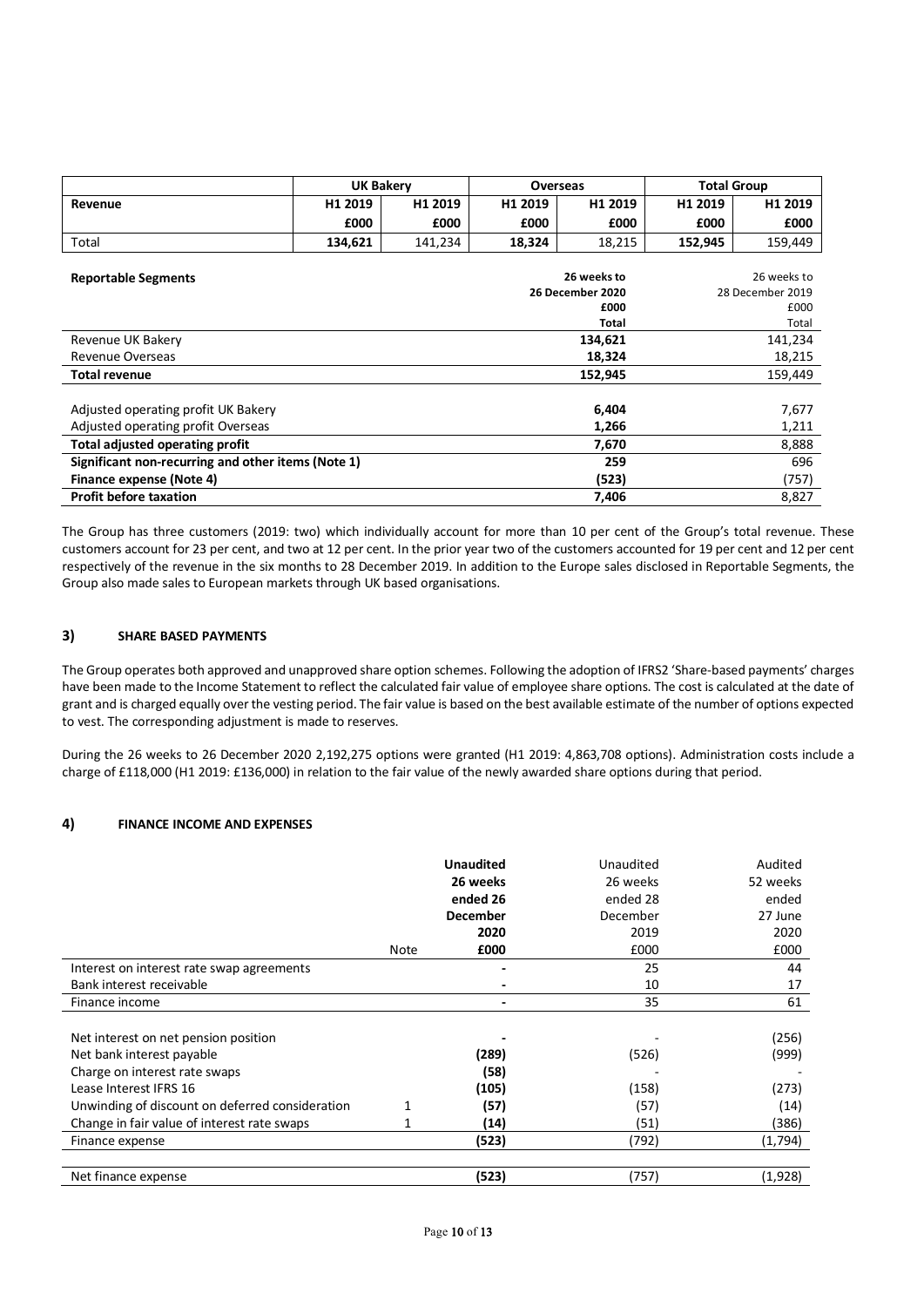The Group has two interest rate swap arrangements, £20.0 million for five years from 3 July 2017 at 0.455% maturing 3 July 2022 and £5.0 million for three years from 28 March 2019 at 1.002% maturing 28 March 2022 to hedge its risks associated with interest rate fluctuations. These arrangements do not meet the conditions necessary for hedge accounting to be applied and, therefore, changes in their fair value are recognised immediately in the income statement resulting in a charge of £14,000 (H1 2019: charge £51,000).

### **5) EARNINGS PER ORDINARY SHARE (EPS)**

Basic earnings per share for the period is calculated on the basis of profit for the period after tax, divided by the weighted average number of shares in issue of 126,605,000 (28 December 2019: 127,121,000).

Basic diluted earnings per share for the period is calculated by adjusting the weighted average number of shares in issue to assume conversion of all potential dilutive ordinary shares, which for 26 December 2020 is 132,393,000 (28 December 2019: 132,382,000).

An adjusted earnings per share has also been calculated as, in the opinion of the Board, this will allow shareholders to gain a clearer understanding of the trading performance of the Group.

The adjusted earnings per share exclude amounts shown under significant and non-recurring items in the Consolidated Statement of Comprehensive Income and exclude amortisation of intangibles.

|                                                     | 26 weeks to |              |                | 26 weeks to  |                |
|-----------------------------------------------------|-------------|--------------|----------------|--------------|----------------|
|                                                     | 26 Dec 2020 |              |                | 28 Dec 2019  |                |
| <b>Profit</b>                                       |             |              |                |              |                |
| Profit/(loss) attributable to equity holders of the |             |              |                |              |                |
| Company (basic)                                     | £000        |              | 5,186          | 6,262        |                |
| Significant non-recurring and other items           | £000        |              | 58             | (188)        |                |
| Amortisation of intangibles                         | £000        |              | 287<br>294     |              |                |
| Numerator for adjusted earnings per share           |             |              |                |              |                |
| calculation (adjusted basic)                        | £000        | 5,531        |                | 6,368        |                |
| <b>Shares</b>                                       |             | <b>Basic</b> | <b>Diluted</b> | <b>Basic</b> | <b>Diluted</b> |
| Weighted average number of ordinary shares in       |             |              |                |              |                |
| issue during the period                             | '000        | 126,605      | 126,605        | 127,121      | 127,121        |
| Dilutive effect of share options                    | '000        |              | 5,788          |              | 5,261          |
|                                                     |             | 126,605      | 132,393        | 127,121      | 132,382        |
| Earnings per share                                  |             |              |                |              |                |
| Basic / basic and diluted                           | Pence       | 4.1          | 3.9            | 4.9          | 4.7            |
| Adjusted basic/ adjusted basic and diluted          | Pence       | 4.4          | 4.2            | 5.0          | 4.8            |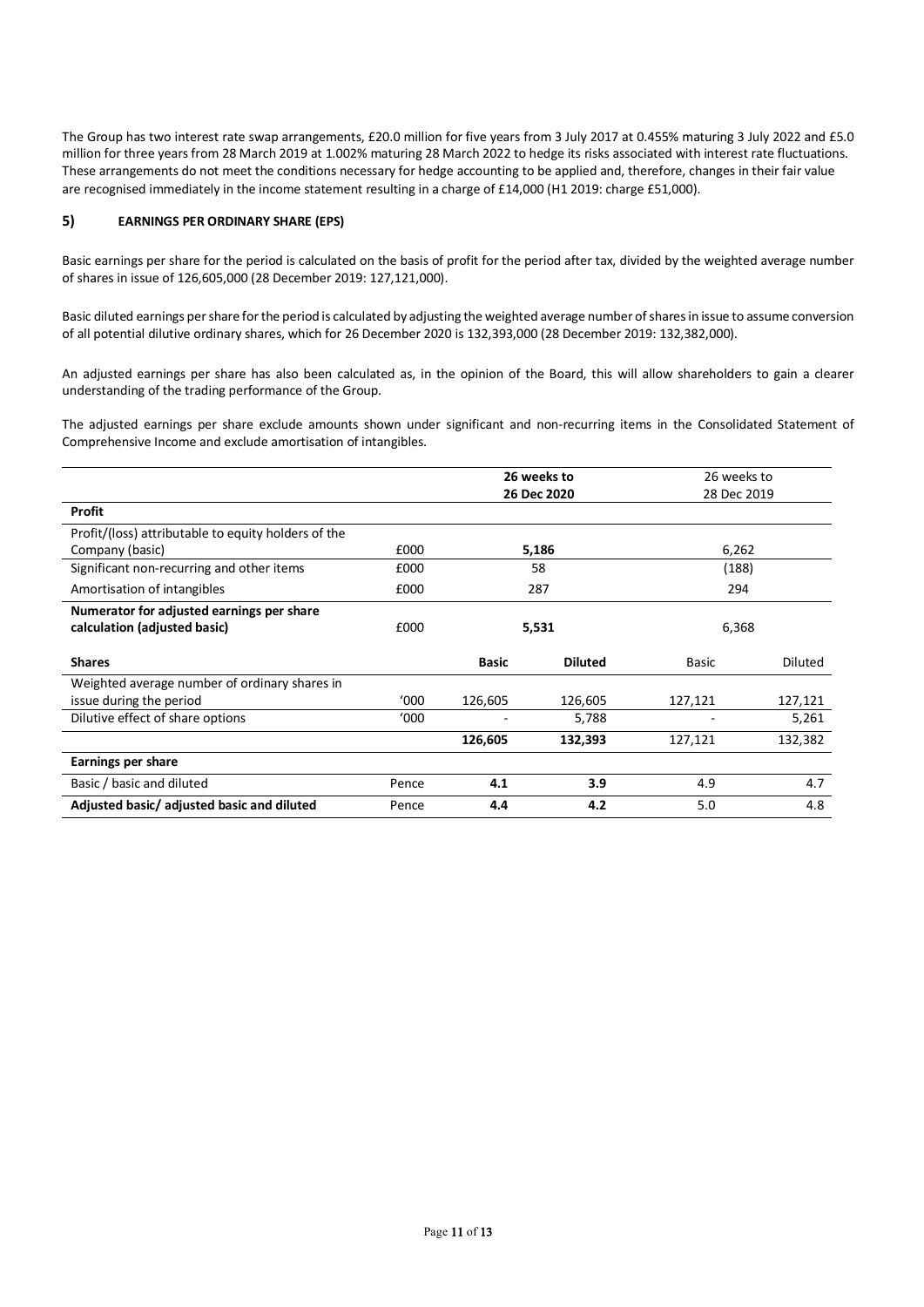# **6) ANALYSIS OF NET DEBT**

|                                                                   | <b>Unaudited</b> | Unaudited   | Audited  |
|-------------------------------------------------------------------|------------------|-------------|----------|
|                                                                   | 26 weeks         | 26 weeks    | 52 weeks |
|                                                                   | ended            | ended       | ended    |
|                                                                   | 26 December      | 28 December | 27 June  |
|                                                                   | 2020             | 2019        | 2020     |
|                                                                   | £000             | £000        | £000     |
| Net cash at bank                                                  | 9,563            | 12,093      | 10,173   |
| Loans after more than one year                                    | (30,711)         | (44,108)    | (36,184) |
| Hire purchase obligations due within one year                     | (170)            | (163)       | (247)    |
| Hire purchase obligations due after one year                      | (158)            | (416)       | (225)    |
| <b>Bank debt</b>                                                  | (31,039)         | (44,687)    | (36,656) |
| Unamortised transaction costs                                     | 141              | 219         | 175      |
| Bank debt net of unamortised transaction costs within one year    | (170)            | (163)       | (247)    |
| Bank debt net of unamortised transaction costs more than one year | (30,728)         | (44,305)    | (36,234) |
| Bank debt net of unamortised transaction costs excluding IFRS 16  |                  |             |          |
| lease liabilities                                                 | (30, 898)        | (44,468)    | (36,481) |
| Bank debt (before IFRS 16 debt) net of cash at bank               | (21,476)         | (32,594)    | (26,483) |
| Lease liabilities IFRS 16 within one year                         | (2,495)          | (140)       | (2,944)  |
| Lease liabilities IFRS 16 after more than one year                | (9,647)          | (11, 855)   | (8,879)  |
| Lease liabilities IFRS 16                                         | (12,142)         | (11, 995)   | (11,823) |
| Total Debt including IFRS 16 lease liabilities                    | (33,477)         | (44,370)    | (38,131) |

# **7) SHARE CAPITAL**

No shares were issued during the period or the comparative prior year period.

At 26 December 2020 5,046,554 shares (H1 2019: 3,261,925) were held by the Finsbury Food Group Plc Employee Benefit Trust.